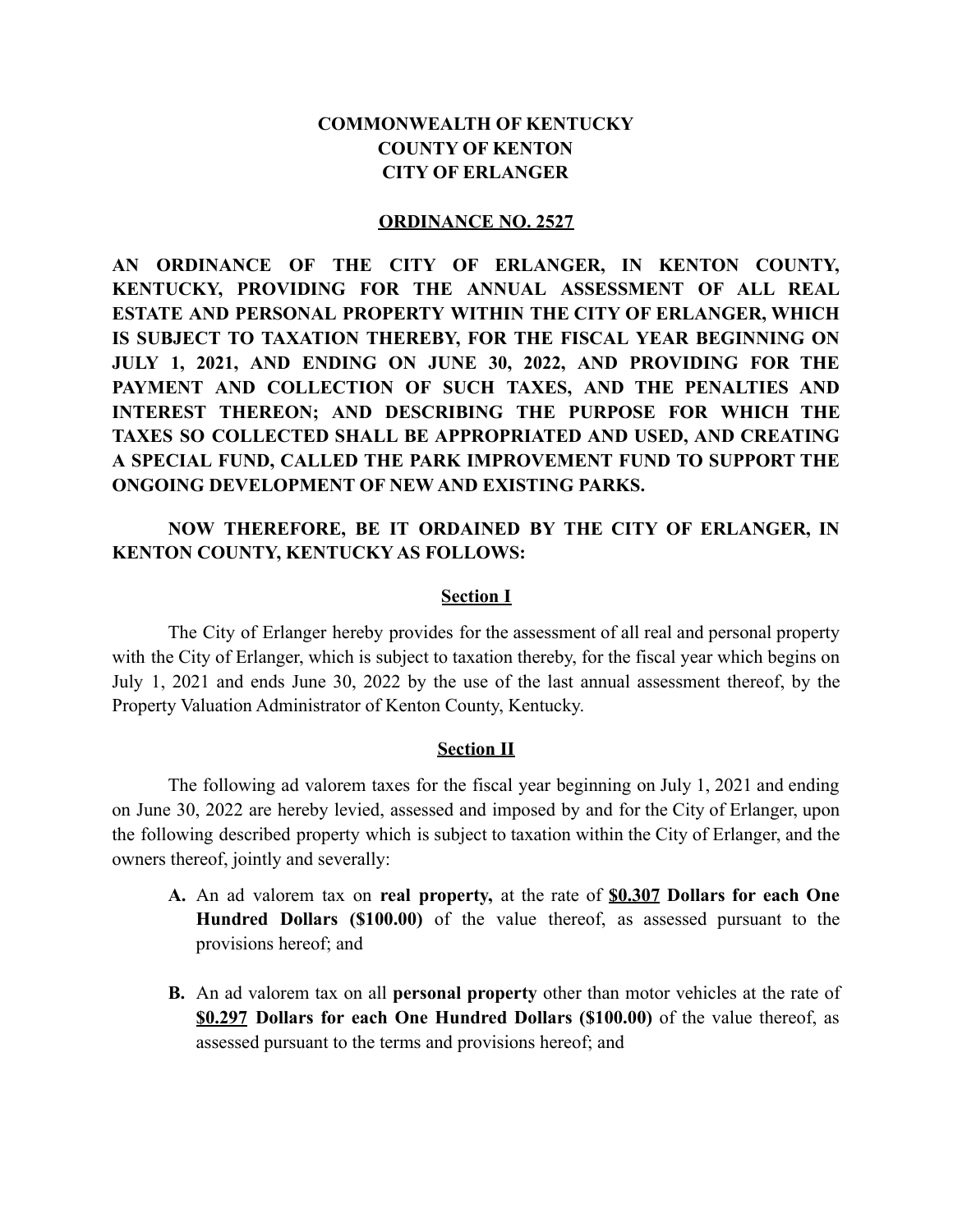# **Section III**

The procedure for the collection of the ad valorem taxes levied hereby shall be as follows:

3.1 Within a reasonable time after this ordinance becomes effective, the City Clerk shall cause bills for the taxes hereby levied to be mailed to the owners of the property subject to those taxes at the addresses thereof identified in the records of the Property Valuation Administrator of Kenton County, Kentucky, which shall specify: (a) the date the taxes are due; and (b) the discounts for early payment; and (c) the penalties and interest for late payment; and (d) the method and place for payment

3.2 The taxes levied pursuant to the terms of this ordinance shall be due and payable on the first day of October of 2021; and may be paid online or in cash, or by credit card, check or Money Order at or by mail to the office of the City Clerk at 505 Commonwealth Ave., Erlanger Ky. 41018 or Heritage Bank.

3.3 The taxes levied pursuant to the terms of this ordinance shall be subject to a discount of 2% thereof if paid during the month of October in 2021, and shall become delinquent after December 31, 2021; and, thereafter, there shall be added thereto a penalty of 20% thereof, plus interest thereon at the rate of 6% per annum after December 31, 2021, until paid, plus the costs of collection, including, without limitation, court costs and attorney's fees, if any.

## **Section IV**

In order to secure payment of the ad valorem taxes hereby levied and assessed, and all penalties, interest, fees, commissions, charges and other expenses, including court costs and attorney's fees, incurred by reason of any delinquency in the payment thereof or the process of collection, the City of Erlanger has a lien therefore placed upon the property upon which such taxes are hereby levied and assessed; and such lien has priority over all other obligations or liabilities for which the property is liable, except state and county taxes, with which it has equal priority.

## **Section V**

## **A. Statement of Purpose Of Park Improvement Fund**

The City is creating a Park Improvement Fund. The City's goal is to provide clean, well maintained, inviting, usable public parks for the enjoyment of all residents and visitors.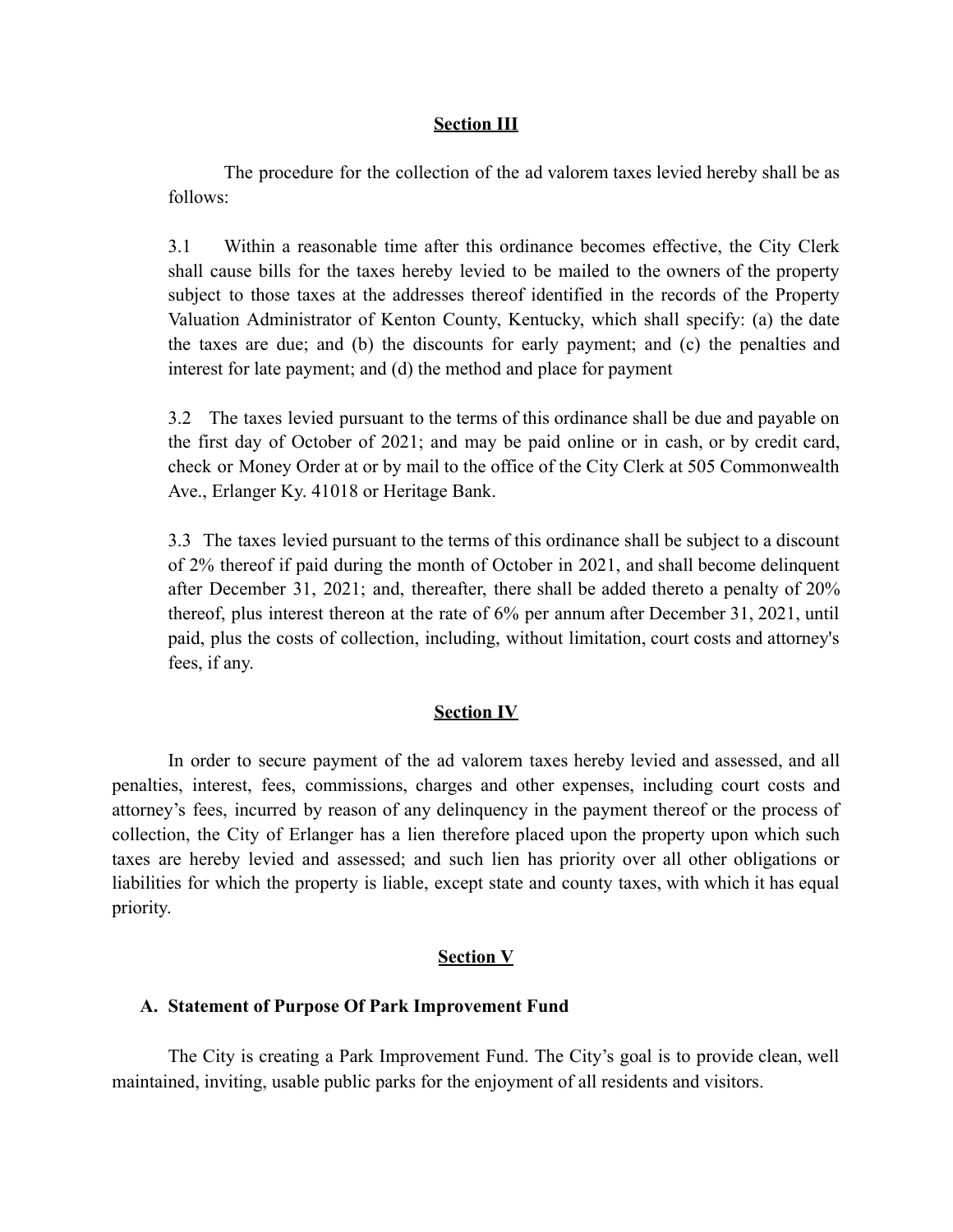# **B. Scope and Extent of the Improvement**

The Park Improvement Fund is established for the ongoing development of new and existing parks. Currently, Erlanger has twelve (12) existing parks located in the City of Erlanger outlined in the Master Park Plan: Center Street, Flagship, The Glades, Locust Street, Maywood Park, Misty Creek, Railroad Depot, Rainbow, Sherbourne, Silverlake, Spring Valley and Stetter Park. The City shall follow the Master Park Plan to guide the project selection and prioritization. Three primary objectives are (1) address repairs and replacement to preserve existing infrastructure (2) address repairs and replacement to comply with safety, health and code requirements (3) improve park deficient areas.

## **C. Financing Method**

The City shall allocate twelve percent (12%) of the real estate tax revenue to the Park Improvement Fund.

#### **D. Contingency Requirements**

Subject to applicable legal requirements or City policies, the contingency for this fund will be the amount of resources that are projected to be available.

#### **E. Reserve Requirement**

There are no reserve requirements for this fund.

#### **F. Disposition of Funds**

In the event the fund is closed, all remaining resources shall revert to the General Fund.

# **Section VI**

The provisions of this ordinance are severable, and the invalidity of a provision of this ordinance shall not affect the validity of any other provision thereof; and such other provisions shall remain in full force and effect as long as they remain valid in the absence of those provisions determined to be invalid.